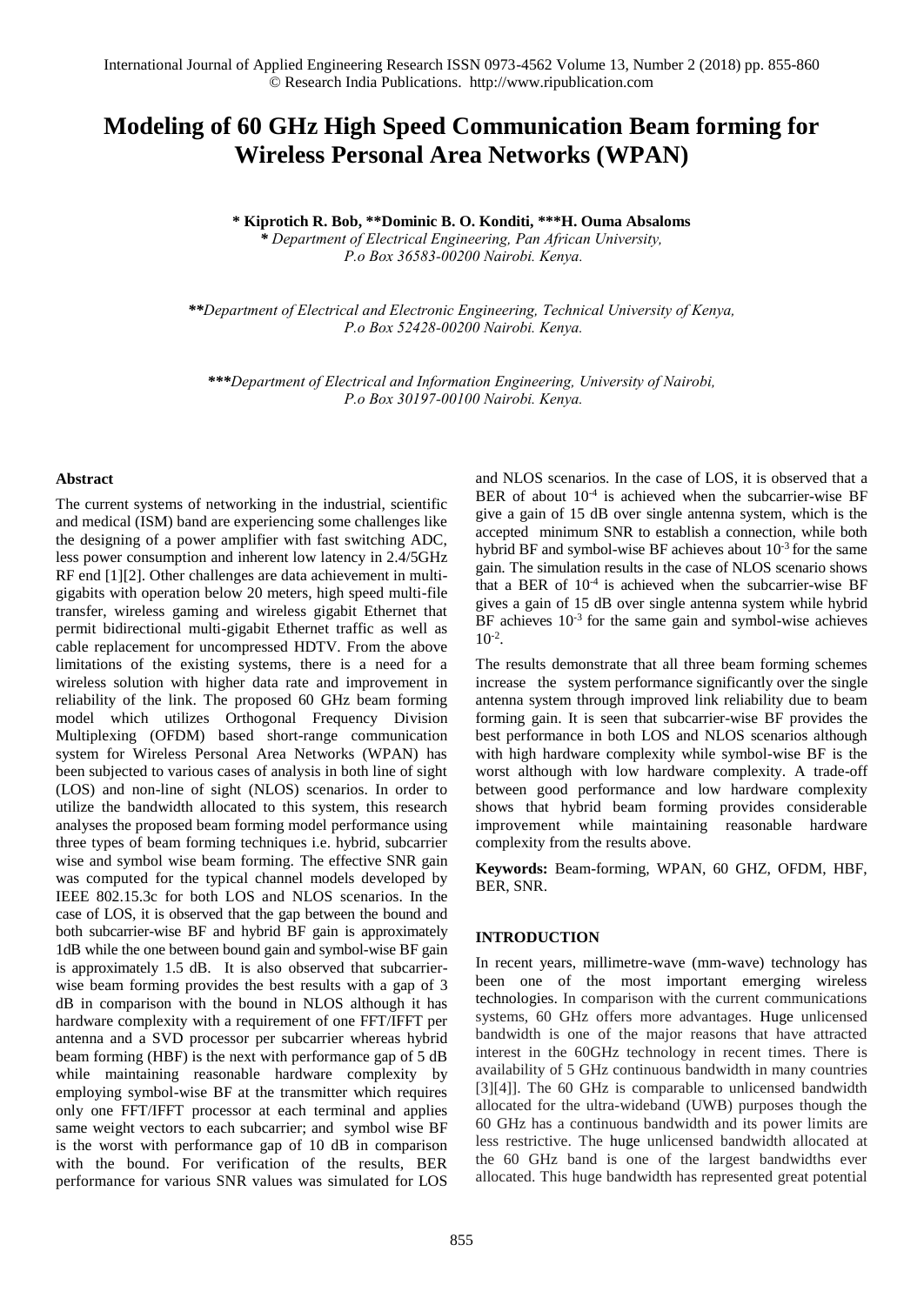when it comes to flexibility and capacity, making the 60 GHz technology more attractive for the gigabit wireless applications [3][5]. Multiple-antenna solutions are viable at user terminals because of the 60 GHz compact size; this is difficult or even impossible at lower frequencies. Compared to 5 GHz systems, the form factor of the 60 GHz systems is about 140 times smaller and therefore can be integrated more easily into the consumer electronic products. This band has therefore attracted a great deal of interest from academia, industry and standardization bodies.

To support high performance applications on frequency selective channels, the OFDM scheme is implemented for WPAN standard. Considering both hardware cost and throughput performance, the beam forming technique is the optimum choice for mm-wave compared to other multiple antenna technologies, such as spatial multiplexing and spatial diversity [3]. In a multiple-input multiple-output (MIMO) OFDM system, transmit and receive beam forming can be implemented using three different configurations, namely, subcarrier-wise beam forming, symbol-wise beam forming and hybrid beam forming. Subcarrier-wise beam forming is optimal since each subcarrier selects the best weight vector. However, there is an increase in the hardware complexity because an FFT processor is required for each antenna element. The symbol-wise beam forming only needs one FFT processor at each terminal. In this type all the subcarriers apply the same weight vector and therefore performance degradation is inevitable [6]. The hybrid beam forming (HBF) employs symbol-wise beam forming at the transmitter and subcarrierwise beam forming at the receiver [7]. Although symbol-wise BF and HBF can reduce the complexity, it is still complex to apply them directly in practice, because obtaining the estimated channel state information (CSI) introduces high overhead and power consumption. In [8], the authors proposed a codebook design to support the 60 GHz WPANs and the scheme has been accepted by IEEE 802.15.3c [9], which is the earlier IEEE 60 GHz task group.

In this paper, the performance of the proposed system model when implemented using the three different beam forming schemes over line of sight (LOS) and non-line of sight (NLOS) scenarios, is analyzed. In section II brief discussion on the system model is given. In section III, the model implementations using the various beam forming techniques are discussed and in section IV the simulation results supporting the proposed models are presented. Finally, results and discussion are presented in section V and conclusions drawn in section VI.

#### **SYSTEM MODEL**

Consider a 1-D uniform linear array of OFDM system having  $M_t$  number of antenna elements at the transmitter and  $M_r$  at the receiver. The spacing between the antenna elements is half wavelength  $\lambda$ . Let  $y_m$  represent the decision baseband signal received at the receiver side for the  $m^{th}$  subcarrier, its expression [7] can then be given as

$$
y_m = \widetilde{H_m} X_m + n_m, \qquad m = 1, \dots N \quad (1)
$$

Where N is the number of subcarriers,  $X_m$  the data symbol transmitted, **nm** the Gaussian noise vector having zero mean with variance  $\sigma^2$ , and  $\widetilde{H_m}$  is the frequency response after the beam forming for equivalent channel matrix at  $m<sup>th</sup>$ subcarrier given as [10]

$$
\widetilde{H_m} = c^H H_m w, \qquad m = 1, \dots N \qquad (2)
$$

Where  $H_m$  is MIMO channel response for  $m^{th}$  subcarrier, w is the transmitter beam steering vector, c is the receiver beam steering vector and  $()$ <sup>*H*</sup> denotes operation of transpose and complex conjugate. Assuming that we normalize the total power transmitted by all the antenna elements to 1, then we have  $c^{H}c = M_r$  and  $w^{H}w = M_t$ .

Beam forming aims at choosing the optimal weight vectors for the transmitter and receiver based on a selected criterion. In this work, the effective SNR is selected as that criterion and its definition can be given as the average SNR across all the subcarriers. This is computed as [10]

$$
\gamma_{eff} = -\beta \ln \left( \frac{1}{N} \sum_{m=1}^{N} \exp \left( -\frac{\gamma_m}{\beta} \right) \right) \tag{3}
$$

Where  $\beta$  is a parameter which is dependent on the modulation scheme, coding rate and the size of information block,  $\gamma_m$  is the experienced SNR of the symbol on the  $m^{th}$ subcarrier. This can be given as [10]

$$
\gamma_m = \frac{E||C^H H_m w x_m|^2|}{E||n_m|^2|} = \frac{|c^H H_m w|^2}{M_t M_r \sigma^2} \tag{4}
$$

## **BEAM FORMING TECHNIQUES**

In this paper the implementation of the transmit and receive beam forming to an OFDM system have been done using three different types of configurations, namely, subcarrierwise beam forming, symbol-wise beam forming and hybrid beam forming.

#### **Subcarrier-wise beam forming**

Subcarrier-wise beam forming is found to maximize, on each subcarrier, the received average SNR and is therefore the optimal solution. One IFFT/FFT processor is required per antenna in subcarrier-wise as we can see in Fig.1 [6].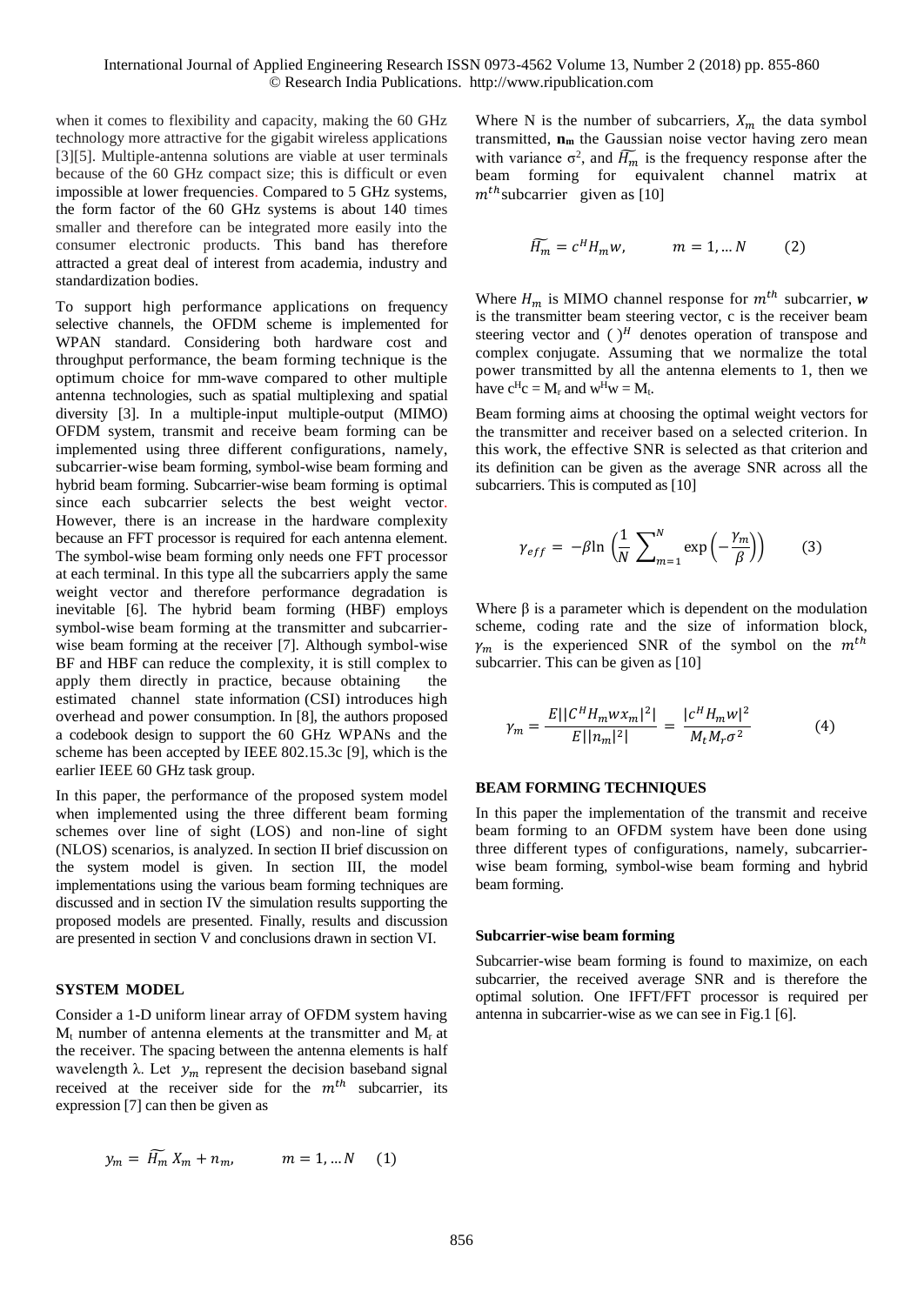

**Figure 1:** Subcarrier-wise beam forming

Additionally, the transmitter needs to have the knowledge on the estimated channel matrix, and a singular value decomposition (SVD) processor is required as per the subcarrier for computation of weights. For subcarrier-wise beam forming, its effective SNR  $\gamma_{eff,subcarrier}$  can be represented [10] as

$$
= -\beta \ln \left( \frac{1}{N} \sum_{m=1}^{N} exp \left( -\frac{max_{c,w} |c^H H_m w|^2}{\beta M_t M_r \sigma^2} \right) \right) (5)
$$

To achieve this kind of maximization we need to find the first entry of the SVD as per the channel matrix. Due to the increased hardware complexity of the subcarrier-wise, it is not recommended for practical implementation. As shown in Fig. 2, through the performance of beam forming in time domain, hardware complexity can be reduced.

#### **Symbol-wise beam-forming**

In the case of Symbol-wise beam forming, at each terminal there is a requirement of one FFT processor whereby the same weight vector is applied for each subcarrier. The optimal weight vector can be obtained through the comparison of effective SNR by finding the SVD for each subcarrier. This will result in intensive computations which are avoided in 60 GHz systems [8] by the use of a set of pre-defined beam codebook for rapid processing.



**Figure 2:** Symbol-wise beam forming

Without amplitude adjustment, four shifts per antenna element are used to create the beam codebook as defined in [6]. This is

determined by K, the desired number of beams, and M number of antenna elements. The codebook beam vector for the 1-D phased antenna array is given by the column vector of the matrix in (6) when  $K \geq M$ 

$$
W(m, k) = j^{floor\left\{\frac{M \times mod[k+k/2]k}{k/4}\right\}}
$$
  

$$
m = 0, ..., M - 1; k = 0, ... K - 1
$$
 (6)

For a MIMO system having 2 beams and 2 antenna elements, equation (7) gives the beam vector as generated by the beam codebook.

$$
C = \begin{bmatrix} 1 & 1 \\ -1 & 1 \end{bmatrix} \tag{7}
$$

Finding the best pair of codebook (C) becomes a problem in symbol-wise beam forming and its effective SNR  $\gamma_{eff,symbolwise}$  can be represented [10] as.

$$
= max_{c, w \in C} (-\beta) \ln \left( \frac{1}{N} \sum_{m=1}^{N} exp \left( - \frac{|c^H H_m w|^2}{\beta M_t M_r \sigma^2} \right) \right) (8)
$$

There is an introduction of performance loss in the case of symbol-wise beam forming in comparison to the subcarrier-wise beam forming and this is because of the satisfaction of the maximum effective SNR only for overall subcarriers.

#### **Hybrid beam forming (HBF)**

In HBF technique, the hardware complexity is minimized through configuring the transmitter using symbol-wise beam forming while subcarrier-wise beam forming is employed at the receiver for optimization of performance as shown in Fig. 3[7]. In this configuration the beam codebook is also used and therefore the effective  $SNR_{\textit{--}{\gamma_{eff,h}ybrid}}$ can be represented [10] as

$$
= max_{c, c\epsilon C} (-\beta) \ln \left( \frac{1}{N} \sum_{m=1}^{N} exp \left( -\frac{\left| c^{H} R_{m} w_{opt} \right|^{2}}{\beta M_{t} M_{r} \sigma^{2}} \right) \right) (9)
$$

Where  $w_{\text{ont}}$  is the transmitter optimal beam steering vector attained from receiver vector *C*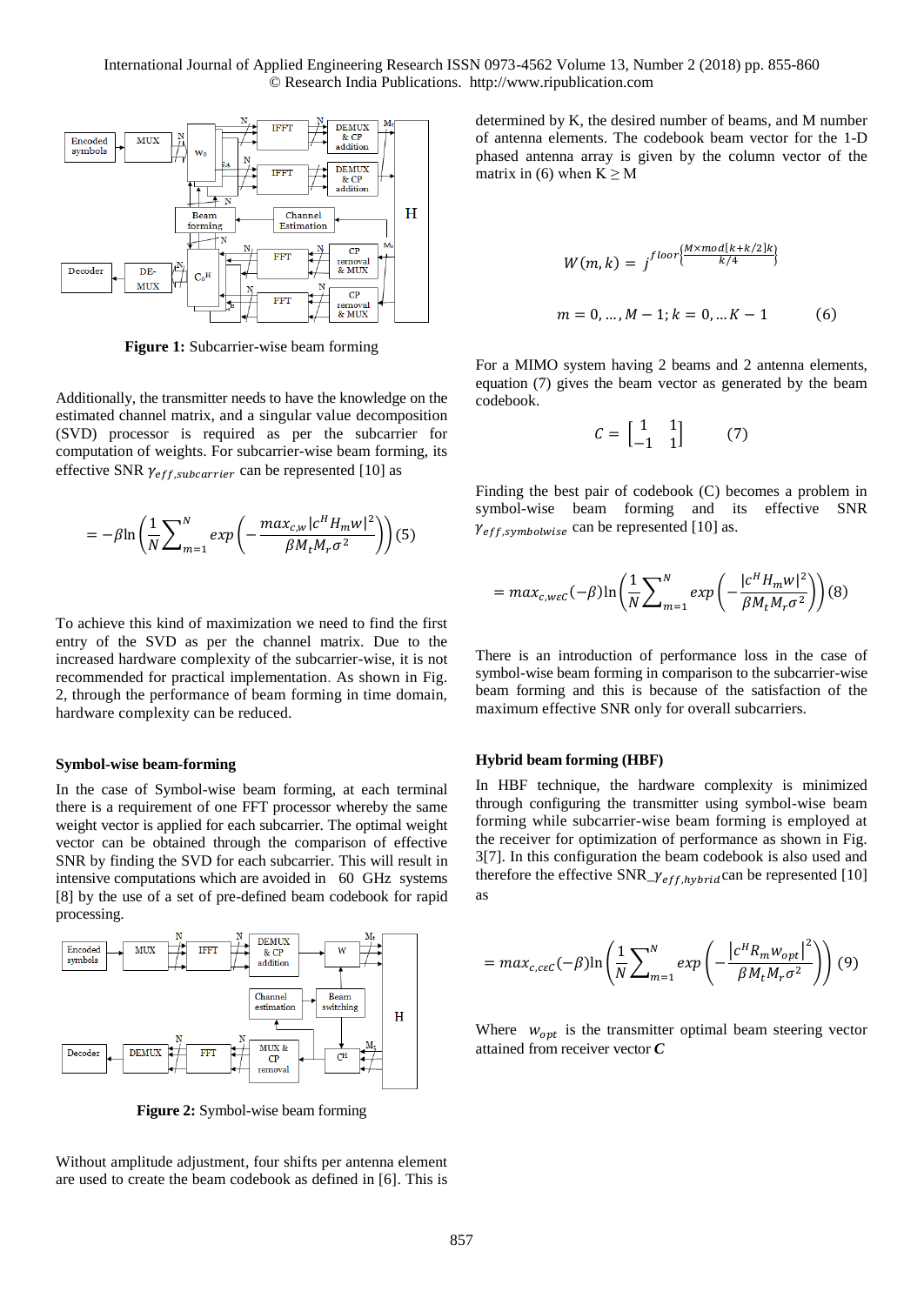

**Figure 3:** Hybrid beam forming

#### **RESULTS AND DISCUSSION**

#### **Beam forming Gain**

The beam forming gain was evaluated using the 60 GHz channel models generated by isotropic radiators in a conference room environment and LOS and NLOS scenarios are considered. For simplicity, it was assumed in this research that the numbers of antenna elements at the transmitter and receiver are equal, with  $M = M_t = M_r$ . For the evaluation of beam forming performance [7] through the utilization of the parameters shown in Table 1, the effective SNR of different beam forming techniques were calculated in comparison to the single antenna system (SISO) and using the formula

$$
G_{beamforming} = \frac{\gamma_{eff,beamforming}}{\gamma_{eff,SISO}} \tag{10}
$$

Where  $\gamma_{eff\ beam\ forming}$  is defined as an effective SNR given in equations (5), (8) or (9), while  $\gamma_{eff \, SISO}$  is obtained using equation (3). In Fig. 4, 60 GHz beam forming gain of different number of antenna elements with LOS for the three different beam forming schemes together with a bound is shown. The bound is the theoretical beam forming gain achieved when the MIMO channel is totally correlated in a special situation where all the antenna elements are placed in one single point and only one single path exists between the transmitter and the receiver. The bound gain can be calculated as [7],

$$
G_{bound}[dB] = 10log_{10}(M_t M_r) \qquad (11)
$$

The beam forming gain of the three beam forming schemes is compared to the bound gain. In the case of LOS, it is observed that the gap between the bound and both subcarrier-wise BF and hybrid BF gain is approximately 1dB while the one between bound gain and symbol-wise BF gain is approximately 1.5 dB. It is also noteworthy that the gains for the subcarrier-wise beam forming and HBF are identical while the one for the symbolwise beam forming is lower, this is due to the existence of the LOS where the channels of different links are more correlated, and also the smallness of the gain loss at the beam pattern intersection and hence the difference in performance is not significant. In Fig. 5, when the LOS does not exist,

there is degradation on the beam forming performance. It is observed that the gap between the bound gain and subcarrier-wise beam forming gain is approximately 3 dB, the one between bound gain and hybrid BF gain is approximately 5 dB while between bound gain and symbolwise beam forming gain is approximately 10 dB.

From the results, it is observed that subcarrier-wise BF achieves performance levels closer to those of the theoretical beam forming gain, hybrid BF is the next and symbol-wise BF is the last one.

|  |  |  | <b>Table 1:</b> System Parameters |
|--|--|--|-----------------------------------|
|--|--|--|-----------------------------------|

| Frequency            | $60$ GHz                   |
|----------------------|----------------------------|
| Bandwidth            | 1.76 GHz (59.12-60.88 GHz) |
| Modulation           | QAM                        |
| No. of. Subcarriers  | 512                        |
| Transceiver distance | 5m                         |
| Cyclic Prefix length | 64 samples                 |
| Data Rate            | 3-4 Gbps                   |



**Figure 4:** Beam forming gain vs Number of antennas in **LOS** 



**Figure 5:** Beam forming gain vs Number of antennas in NLOS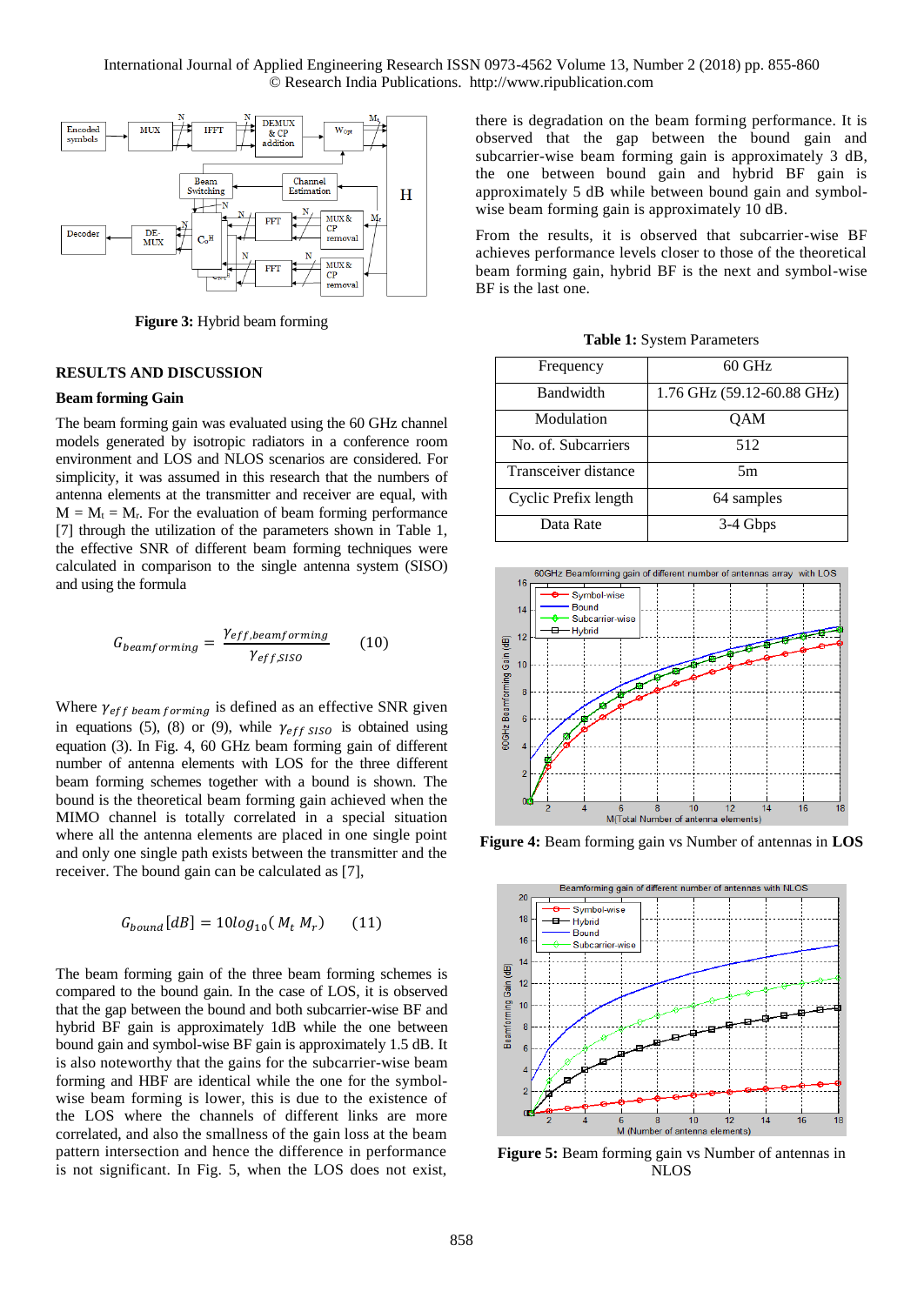#### **Bit Error Rate (BER) Performance**

For verification of the beam forming systems numerical results, BER performance was obtained through simulation. As a reference, SISO system BER performance is plotted on the same graph with the assumption of perfect CSI. In this case we assumed that we have two antenna elements at both the transmitter and the receiver sides. At the receiver side we used the zero-forcing equalization due to its simplicity in hardware.



Figure 6: BER performance of the single antenna system and beam forming schemes in LOS condition



**Figure 7:** BER performance of the single antenna system and beam forming schemes in NLOS condition

Fig. 6 shows the BER performance for beam forming schemes with LOS scenario where BER versus SNR have been simulated for QAM modulation while Fig. 7 shows the results in the case of NLOS scenario. In Fig.6, it is observed that in LOS scenario, a BER of about  $10^{-4}$  is achieved when the subcarrier-wise BF give a gain of 15 dB over single antenna system, which is the accepted minimum SNR to establish a connection, while both hybrid and symbol-wise BF achieves about  $10^{-3}$  for the same gain. In Fig.7, the simulation results in the case of NLOS scenario shows that a BER of 10-4 is achieved when the subcarrier-wise BF gives a gain of 15 dB over single antenna system while hybrid BF achieves  $10^{-3}$  for the same gain and symbol-wise achieves 10-2 .

### **CONCLUSION**

This paper considered modeling of 60 GHz beam-forming system which utilizes Orthogonal Frequency Division Multiplexing (OFDM) based short-range communication for Wireless Personal Area Networks (WPAN). When implementing beam forming technique for an OFDM system, three different configurations were considered. Performance evaluation of these three types of beam forming techniques over the OFDM based 60GHz communication system for WPAN's was then carried out. The effective SNR gain was computed for the typical channel models developed by IEEE 802.15.3c for both LOS and NLOS scenarios. In the case of LOS, it is observed that the gap between the bound and both subcarrier-wise BF and hybrid BF gain is approximately 1dB while the one between bound gain and symbol-wise BF gain is approximately 1.5 dB. It is also observed that subcarrier-wise beam forming provides the best results with a gap of 3 dB in comparison with the bound in NLOS although it has hardware complexity with a requirement of one FFT/IFFT per antenna and a SVD processor per subcarrier whereas hybrid beam forming (HBF) is the next with performance gap of 5 dB while maintaining reasonable hardware complexity by employing symbol-wise BF at the transmitter which requires only one FFT/IFFT processor at each terminal and applies same weight vectors to each subcarrier; and symbol wise BF is the worst with performance gap of 10 dB in comparison with the bound. For verification of the results, BER performance for various SNR values was simulated for LOS and NLOS scenarios. In the case of LOS, it is observed that a BER of about  $10^{-4}$  is achieved when the subcarrier-wise BF give a gain of 15 dB over single antenna system, which is the accepted minimum SNR to establish a connection, while both hybrid BF and symbol-wise BF achieves about  $10^{-3}$  for the same gain. The simulation results in the case of NLOS scenario shows that a BER of  $10^{-4}$  is achieved when the subcarrier-wise BF gives a gain of 15 dB over single antenna system while hybrid BF achieves  $10^{-3}$  for the same gain and symbol-wise achieves  $10^{-2}$ .

The results demonstrate that all three beam forming schemes increase the system performance significantly over the single antenna system through improved link reliability due to beam forming gain. It is seen that subcarrier-wise BF provides the best performance in both LOS and NLOS scenarios although with high hardware complexity while symbol-wise BF is the worst although with low hardware complexity. A trade-off between good performance and low hardware complexity shows that hybrid beam forming provides considerable improvement while maintaining reasonable hardware complexity from the results above.

## **ACKNOWLEDGMENT**

The authors would like to express their sincere appreciation to Pan African University (PAUSTI) for their financial support in carrying out this research work.